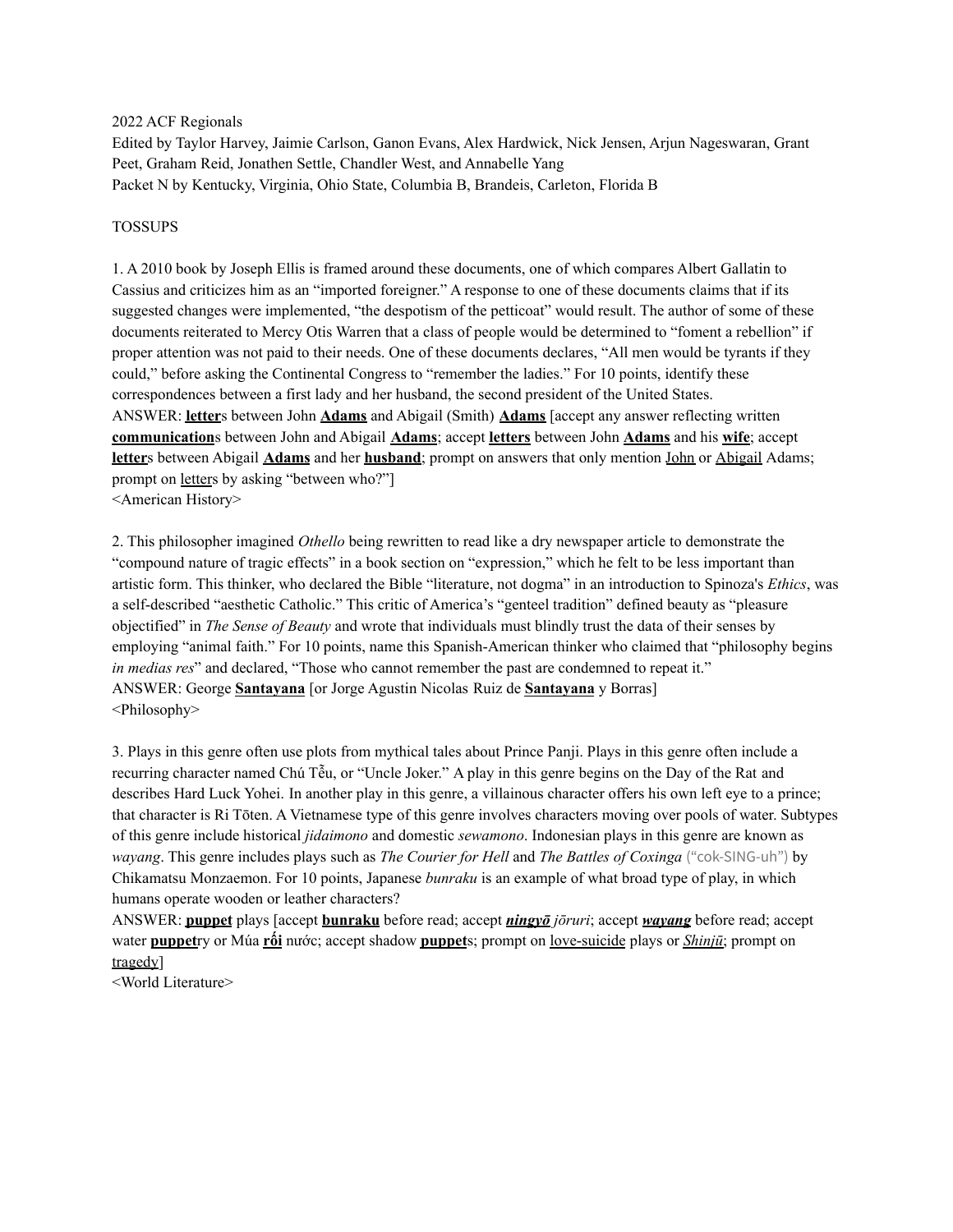4. This quantity is central to a formalism developed by Runge ("run-GUH") and Gross for calculations including a time dependent external scalar field. The derivative of this quantity is specified by the Kato cusp condition at nuclear positions. This quantity and its spatial derivatives are the only inputs to the generalized gradient approximation to calculate exchange and correlation energy. This quantity uniquely specifies the ground state energy according to the Hohenberg–Kohn theorems. The kinetic energy equals an integral of this quantity to the five thirds power in the Thomas–Fermi model. This quantity can be calculated from the modulus squared of the orbital wave function. For 10 points, name this quantity that specifies the spatial distribution of electrons and is central to a namesake "functional theory."

ANSWER: electron **density** [accept probability **density**; accept **density** functional theory; prompt on <u>n</u> or rho] <Chemistry>

5. In a 1957 movie from this country, the camera lifts into the air at the end of a single shot depicting a woman running off a bus and through a parade. A female director from this country made a film about a rueful ex-pilot who works as a high school principal; that director from this country made *The Ascent* and *Wings* before dying at age 41. 12,000 extras provided by this country's army circle a film's director who suffered two heart attacks while creating a 10-hour epic. After burning a church in a film from this country, soldiers pose for a picture with a gun pointed at a boy's head. Films from this country include *The Cranes Are Flying* and a film in which three men search for a wish-granting "Room" in a location called "the Zone." *Come and See* is a film from, for 10 points, what home country of *Stalker* director Andrei Tarkovsky?

ANSWER: **Soviet Union** [or the **USSR**; or **Union of Soviet Socialist Republic**s; or the **CCCP**; prompt on Russia; prompt on Belarus; prompt on Ukraine; prompt on Estonia] (The female director is Larisa Shepitko. The 10-hour epic is Sergei Bondarchuk's *War and Peace.*) <Other Fine Arts>

6. The death of this ruler's wife during an eclipse was noted as a bad omen in the *Croyland Chronicle*. Diego de Valera suggests that a "Lord Tamorlant" betrayed this ruler during a battle before which this ruler held the Baron Strange hostage in an unsuccessful attempt to force the cooperation of the baron's father, Thomas Stanley. Researchers at the University of Leicester ("LESS-ter") attributed this ruler's death to a halberd-strike to the skull. This ruler passed the *Titulus Regius* to invalidate the succession of the children of Elizabeth Woodville. In 2012, the remains of this ruler were discovered under a parking lot near Ambion Hill. This brother of Edward IV possibly murdered the Princes in the Tower. For 10 points, name this last Yorkist king of England, who was killed at the Battle of Bosworth Field.

ANSWER: **Richard III** of England [prompt on Richard] <Other History>

7. Adolf W. Lohmann and colleagues were the first to replicate this technique with a computer by using the detour phase principle. Information is encoded in a manner equivalent to the modulation of a carrier wave in this technique's off-axis setup. A second result of this technique that is pseudoscopic, or "inside out," is usually produced in addition to the intended result that is orthoscopic, or "right side out." In the reflection form of this technique, Bragg planes created by positioning the recording plate parallel to the interference pattern allow the reconstructing beam to be white. Dennis Gabor won a Nobel for inventing this technique, which records both phase and amplitude information, unlike photography. For 10 points, name this technique that records and recreates 3D images.

ANSWER: **holography** [or **hologram**s; accept digital **holography** or digital **hologram**s; prompt on image reconstruction before "reconstructing"]

<Physics>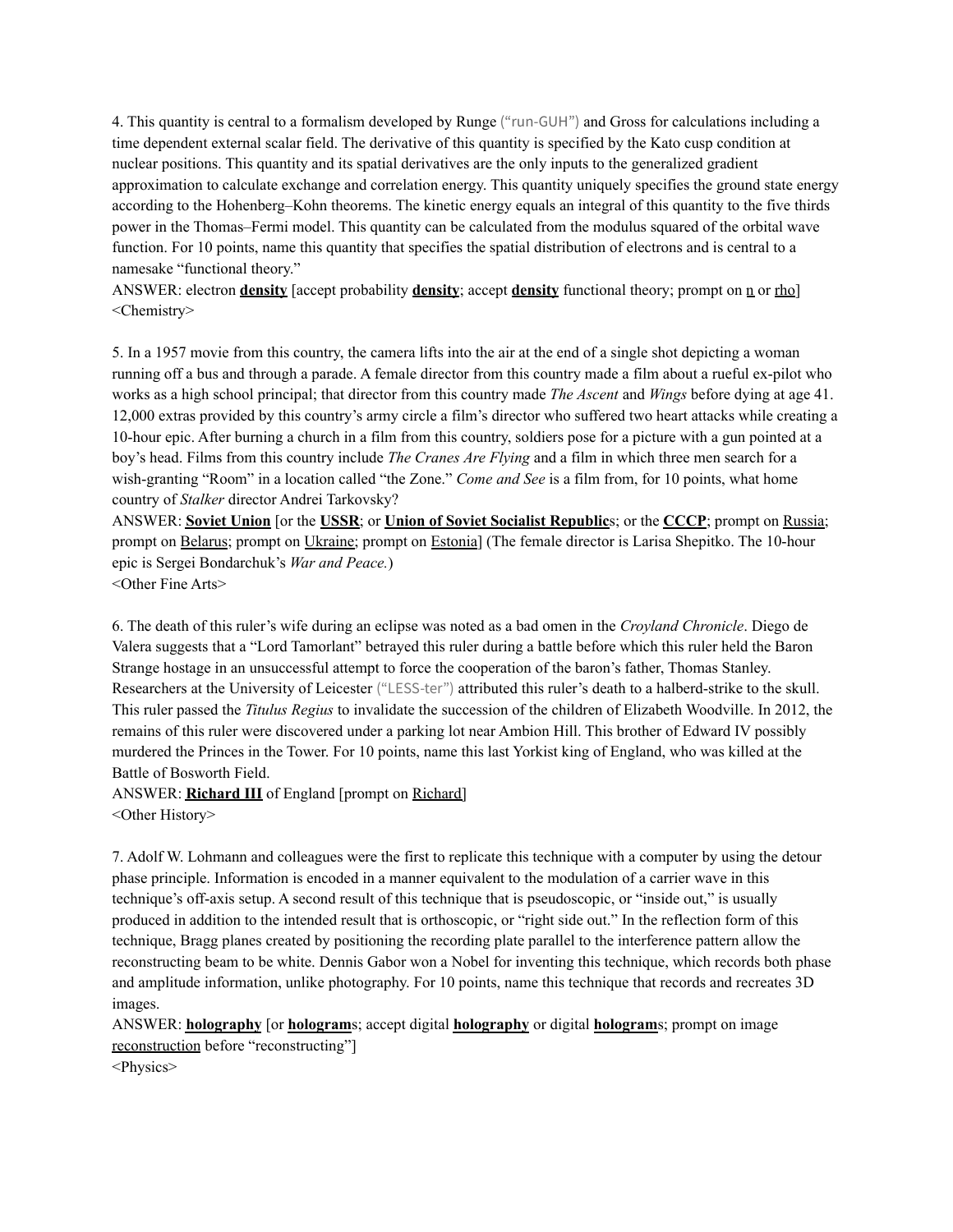8. During a raid in retaliation for the theft of cattle (emphasize) *from* this city, Comaetho treacherously cut off Pterelaus's lock of golden hair. This city was founded at a site where a hero encountered a mushroom. During a contest for rule over this city, a man presented a golden fleece given to him by Aerope ("ay-RO-pee"), while another man claimed that the Sun would rise in the west and set in the east to demonstrate Zeus's favor. This city was founded after Perseus exchanged the throne of Argos for that of Tiryns ("TEER-ins"). A ruler of this city murdered his brother's children and fed them to him, but was later himself killed by Aegisthus. After the Trojan War, a king of this city was murdered by his wife Clytemnestra ("KLAI-tem-NESS-truh"). For 10 points, Atreus ("AY-tree-uhs") was king of what Greek city, where a golden funerary mask attributed to Agamemnon was unearthed? ANSWER: **Mycenae** ("my-SEE-nee") <Mythology>

9. In a story whose title references this poem, the narrator realizes that his black maid, Della, refers to "wreaths" when she says someone is there with the "reeves"; that story is by James Thurber. A character says that this poem "fill[s] my head with ideas" but sums it up as "somebody killed something." The author wonders if the French words "huilasse" ("HWEE-lass") would be better than "lubricilleux" ("LOO-bree-see-LOO") in capturing this poem's aim in a Douglas Hofstadter essay titled for this poem's "translations." A man cries, "Come to my arms, my beamish boy!" in this poem, which is read by holding a mirror up to it. This poem's narrator is told to "beware the jubjub bird" and the title monster, which he kills with a "vorpal blade." The line "'Twas brillig, and the slithy toves" opens, for 10 points, what nonsense poem by Lewis Carroll?

ANSWER: "**Jabberwocky**" (The Thurber story is "What Do You Mean It *Was* Brillig?") <British Literature>

10. This is the elder of the two known composers who collaborated on the cantata *Per la ricuperata salute di Ofelia* ("pair lah ree-coo-peh-RAH-tah sah-LOO-tay dee oh-FAY-lee-ah"), which Timo Jouko Herrman rediscovered in 2015. In honor of his mentor Florian Leopold Gassman, this composer of a set of 26 orchestral variations on *La Folia* gave free music lessons to Beethoven, who in turn wrote variations on the duet "La stessa, la stessissima" from this composer's pre-Verdi opera *Falstaff*. This composer reworked his opera *Tarare* ("tah-RAH-ray") into *Axur*, *re d'Ormus* ("ack-soor ray DOR-moose"), whose finale is featured in a film in which F. Murray Abraham portrayed him. A "Little Tragedy" by Alexander Pushkin perpetuated rumors about this composer that were furthered by a 1984 Miloš Forman film. For 10 points, name this Italian composer who was falsely maligned for poisoning his younger rival Mozart.

ANSWER: Antonio **Salieri** <Classical Music>

11. This action is performed after the lifting of a sheet to reveal a missing idol in a ceremony of the Ndembu ("in-DEM-boo"). In *Analects* book 17, section 4, Confucius, does this when he asks, "Does one chop up a chicken with a beef cleaver?" In Sarma Tibetan tantric practice, couples do this together as part of the Kriya yoga before moving on to mutual gaze, holding hands, and sexual union. In a Jewish story, Baal Shem Tov confusingly does this when presented with food at a Sabbath meal. John Chrysostom argued Christians should avoid this action since Jesus is never portrayed doing it. The Hebrew name Isaac translates as this action, referencing the fact that his parents Sarah and Abraham did this after God told them they would have a child in their old age. For 10 points, name this intended physical response to Rabbi jokes.

ANSWER: **laughter** [accept word forms like **laugh**ing; accept **joking** or **jest**ing or **mocking** or **making fun** of; accept telling a **joke**; accept pulling a **prank**; accept pulling a practical **joke**; prompt on experiencing humor or comedy]

<Religion>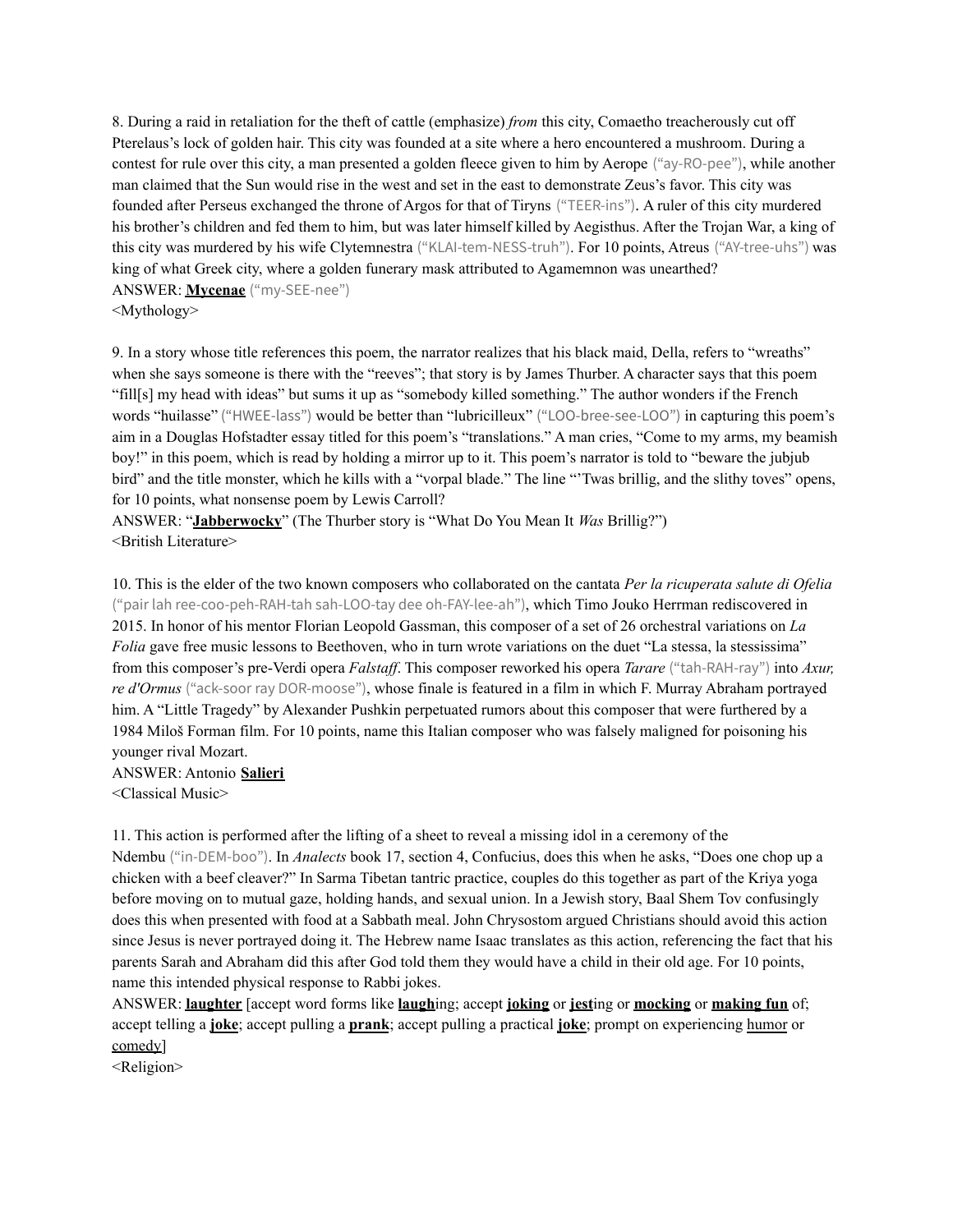12. This ion is bound by the F-box protein COI1 ("C-O-I-one"), which forms a co-receptor with the JAZ ("jazz") degron to recognize jasmonates. David Tilman found that limitation of this ion leads *Asterionella* to dominate *Cyclotella*, unlike silicate limitation. This ion and methylerythritol name a plastidial pathway of isoprenoid biosynthesis. Starvation of this ion causes anthocyanin overproduction. The legume "antinutrient" phytate contains six equivalents of this ion around an inositol. Mining of this leaching-resistant anion ("AN-ai-on") created pinnacles on Banaba and Nauru ("NOW-roo"). 3-PGA accepts an inorganic monomer of this anion in the Calvin cycle, which regenerates a carbon acceptor containing two of them bound to ribulose, RuBP. For 10 points, N-P-K fertilizers contain nitrate, potassium, and what anion that can be hydrolyzed from ATP?

ANSWER: **phosphate** [or [**PO4**] 3− ("P-O-4-3-minus"); accept inorganic **phosphate**; accept ribulose 1,5-bis**phosphate**; accept rock **phosphate** or **phosphorite**; accept super**phosphate**; accept poly**phosphate**s; accept inositol hexakis**phosphate**; prompt on RuBP; prompt on P or P<sub>i</sub>] (The methylerythritol phosphate (MEP) pathway is also called the non-mevalonate pathway.)

<Biology>

13. A poem named for this place lists "absurd paintings, pictures over doorways, stage sets, carnival backdrops" as "What I liked." The narrator of that poem named for this place lists vices that he inherited from the Gauls and says that he "armed [himself] against justice" and "called for executioners." In this location, a woman calls another woman "my glancing stream! My crystal!" and calls herself a "lark-mirror." The section "Bad Blood" is part of a poem named for this place, where a widow prays to the Celestial Bridegroom and the narrator "invented colors for the vowels." That poem named for this place begins "Once…my life was a banquet" and has two "Delirium" sections. For 10 points, an Arthur Rimbaud poem is titled "A Season in" what place, which Garcin in *No Exit* says "is other people"?

ANSWER: **hell** [accept "**bell** is other people"; accept *A Season in Hell* or *Une Saison en Enfer*; prompt on descriptive answers like "the room from *No Exit*" or the room from *Huis Clos*] <European Literature>

14. For a book partially titled for the "Great Powers" and this city, Edward Mead Earle won the first American Historical Association prize for European international history. A 2016 documentary film on Gertrude Bell is titled for her "Letters from" this city, where she established an antiquities museum and published *The Desert and the Sown*. British soldiers worried that enemy forces would flood this city after its fall in 1917. Wilhelm von Pressel is known as the "father" of a structure named for this city that was financed by Georg von Siemens, a Deutsche Bank founder. One cause of World War I was the threat of German expansionism via the construction of a railway from Berlin to this city. For 10 points, the easternmost Ottoman Vilayets were based in Basra, Mosul, and which other Iraqi city?

ANSWER: **Baghdad** [accept Berlin–**Baghdad** Railway; accept **Baghdad** Vilayet or Vilâyet-i **Bagdad** or **Bağdat** Vilâyeti; accept *Turkey, The Great Powers, and the Baghdad Railway*; accept *Letters from Baghdad*] <European History>

15. After attending a GOP political summit, a member of this family reported, "A guy with an undercut called me 'soy boy.'" An awkward member of this family who hits on a contessa eighth in line for the throne of Luxembourg is nicknamed for looking like a misshapen egg as a newborn. Members of this family were forced to eat sausages off the ground while playing "Boar on the Floor." During his sister's wedding in England, a member of this family fails to save a waiter from drowning after a drug-fueled car wreck. Tom Wambsgans marries into this family, whose foremost failsons are Roman and Kendall. The media company Waystar is controlled by, for 10 points, what family whose patriarch Logan is played by Brian Cox on HBO's *Succession*?

ANSWER: **Roy** family [accept **Hirsch** family]

<Pop Culture>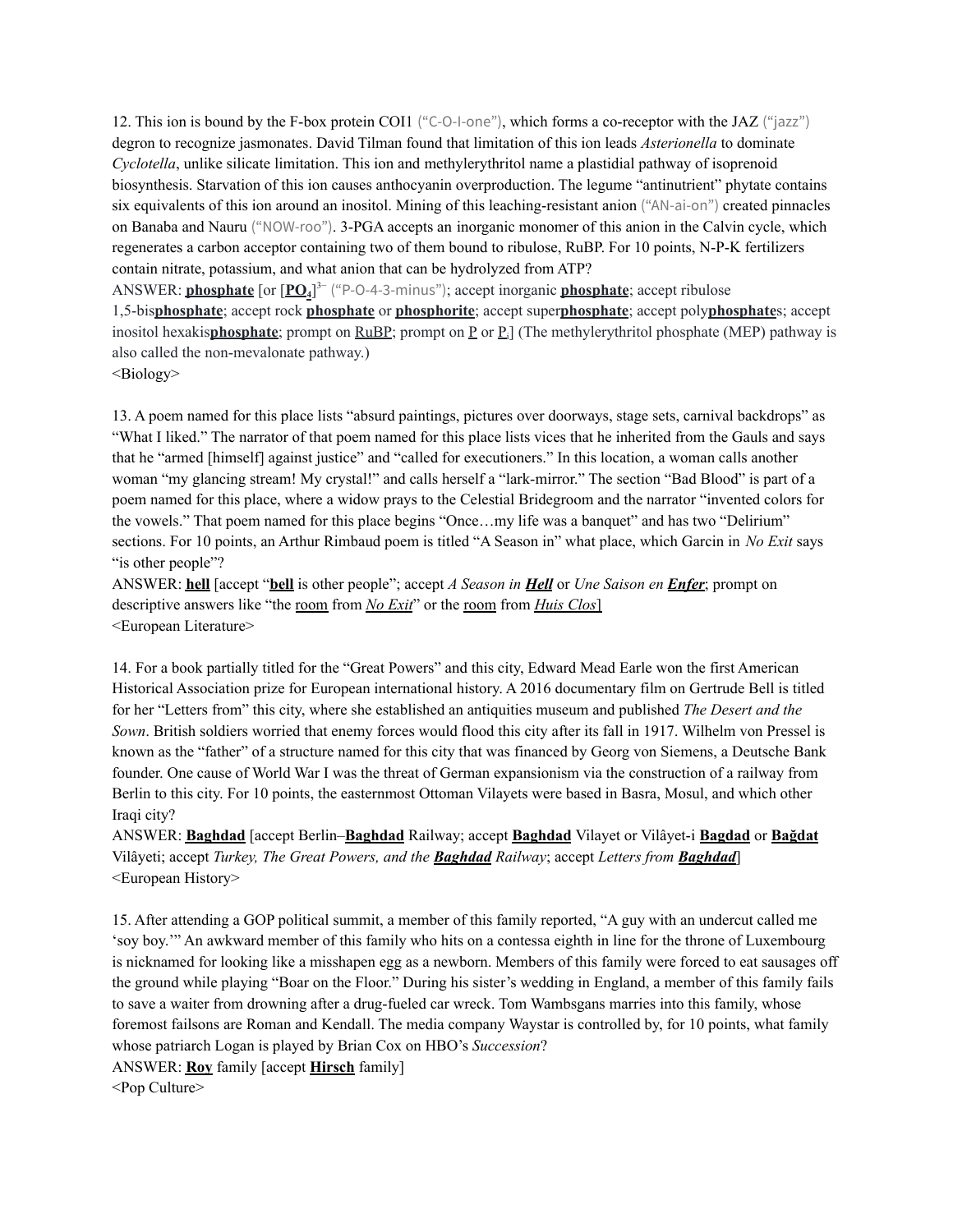16. An artist best known for work in this medium founded the Ladies of the Arts collective and was included in an exhibition on "Masters" of this medium held at a museum dedicated to it in Miami. A landmark exhibition of work in this medium titled *GAS* was held at New York's Fashion Moda in 1980. An art duo who worked in this medium created a work presenting themselves as "an alternative to mass-produced individuality." An artwork in this medium depicts a skull holding out a zero dollar bill and features many of the artist's signature outlined figures dancing. Art in this medium was created by the duo SAMO ("same-oh"). This medium was used to create a work that declares *Crack is Wack* by Keith Haring. For 10 points, outdoor art in what medium is often created with spray paint? ANSWER: **graffiti** art [or **street art**; accept **tagging**; prompt on murals; prompt on art painted directly onto walls or buildings or trains; prompt on spray paint by asking "used to make what type of artwork?"; prompt on public art] (The artist in the first sentence is Lady Pink. SAMO was composed of Jean-Michel Basquiat and Al Diaz.) <Painting/Sculpture>

17. A prime minister with this surname released the Land Use Plan and Population White Paper two years before a 2015 Golden Jubilee. A Grand National Party president with this surname was denounced in 2008 protests over beef imports after he negotiated the KORUS ("chorus") free trade agreement. A prime minister with this surname industrialized Jurong, created the Housing Board that demolished kampongs after the 1961 Bukit Ho Swee fire, and launched the anti-Hokkien ("hawk-kee-en") Speak Mandarin Campaign. Under that prime minister with this surname, the southernmost "Asian Tiger" became a high-income port in the former Straits Settlements after its brief federation with Malaysia. For 10 points, give this surname shared by a current leader of the People's Action Party, Hsien Loong, and his father, the modern founder of Singapore, Kuan Yew.

ANSWER: **Lee** [accept **Lee** Kuan Yew or **LKY** or Harry **Lee** or **Lǐ** Guāngyào; accept **Lee** Hsien Loong or **Lǐ** Xiǎnlóng; accept **Lee** Myung-bak]

<World History>

18. In his discussion of this character, Charles Burkhart remarked that "people on the pavement" view this character as "a familiar illusion which brightens their drab lives," which is exemplified by the quote "on we worked, and waited." This character is called "admirably schooled in every grace" in a poem. This character, who first appeared in the collection *The Children of the Night*, "flutters pulses when he said, / 'Good-Morning'" and "glittered when he walked." This "clean favored" and "imperially slim" resident of Tilbury Town is described as "richer than a king" and "a gentleman from sole to crown." For 10 points, name this title character who, despite his wealth, "one calm summer night, / Went home and put a bullet through his head" in a poem by Edwin Arlington Robinson. ANSWER: **Richard** Cory [or Richard **Cory**]

<American Literature>

19. Arnold Zellner developed "micro" and "macro" tests for bias named for this term, which arises from transforming data at a given granularity. Real GDP affects the "induced," but not "autonomous," form of a quantity described by this adjective that equals consumption plus planned investment. This adjective describes another quantity that displays three ranges, like a "classical" vertical line in the long run. The two curves in the IS–LM model combine to form a third quantity described by this adjective that slopes downward against price due to consumption's wealth effect and investment's interest rate effect; shifts in that measure of total planned expenditure move a macroeconomic equilibrium closer to potential GDP. For 10 points, the "A's" in the AD–AS model stand for what term for total supply and demand?

ANSWER: **aggregate** [accept **aggregate** demand or **domestic final** demand; accept **aggregate** supply or **domestic final** supply; accept **aggregate** expenditure; accept **aggregate** data or **aggregation** bias; prompt on AD or AS by asking "what does that stand for?"; prompt on effective or domestic or final by asking "what other adjective describes that quantity?"]

<Social Science>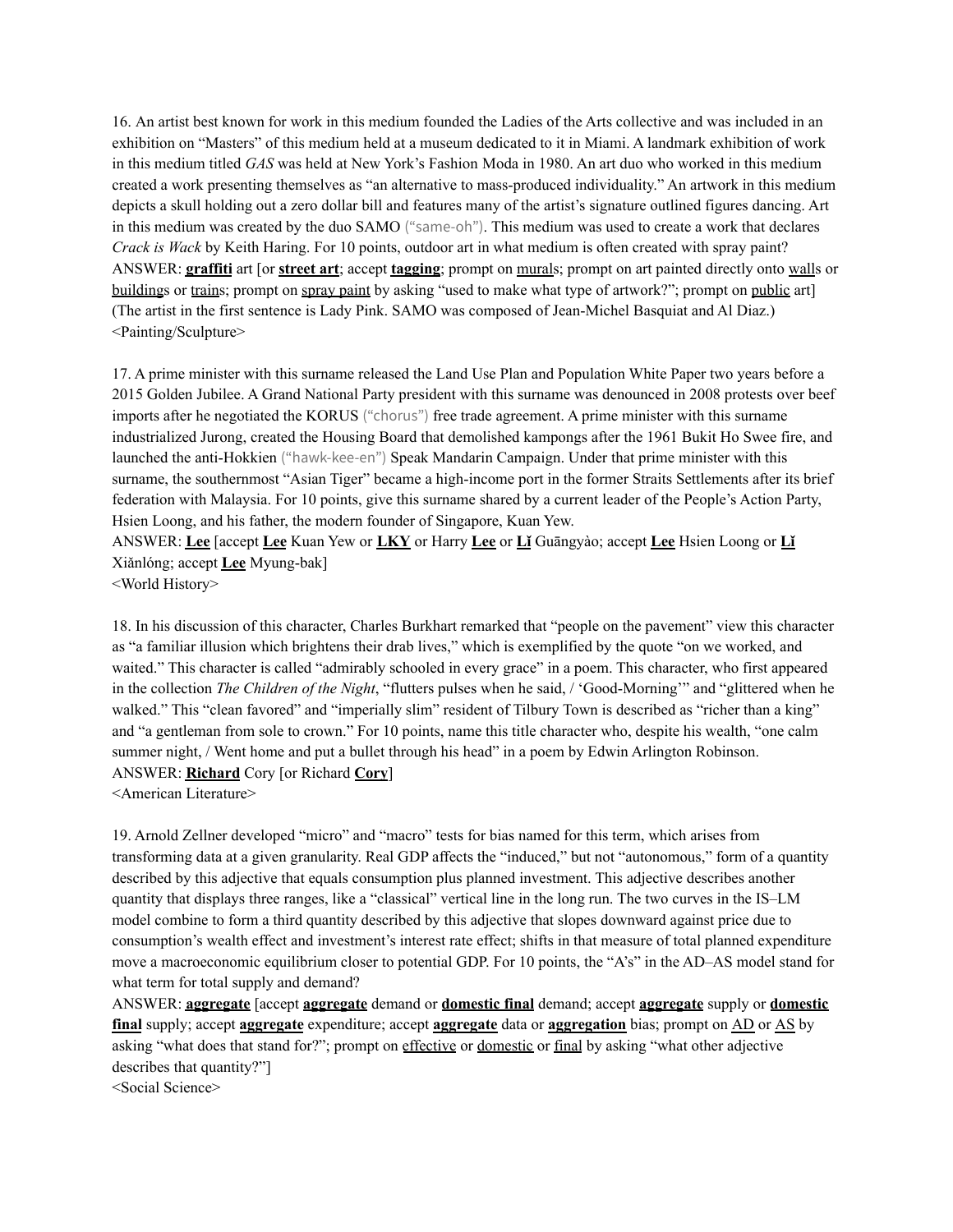20. The response of these structures to various conditions is studied in flume experiments. Exchange of groundwater and surface water across these structures is called hyporheic flow. The Exner equation expresses the conservation of mass by setting the time derivative of the elevation of these structures equal to the negative divergence of flux from them. The entrained load named for these structures is more dense than suspended loads and wash loads. Traction is the rolling of heavy particles along these structures, while lighter particles bounce along them in the saltation transport process. Material from these structures is removed via dredging. In alluvial channels, banks and these structures are made of sediment. For 10 points, name these structures that form the bottom of rivers. ANSWER: **bed**s [accept river**bed**s or stream**bed**s; accept **bank**s before read; accept **bed**forms; accept **bed**load; prompt on any bodies of water, such as oceans or lakes or rivers or channels or streams] <Other Science>

Tiebreaker. D. W. Fiske and a thinker with this surname estimated construct validity with the multitrait-multimethod matrix. That methodologist with this surname, who names a law that indicators are corrupted over time, popularized ideas like "downward causation" and "evolutionary epistemology." In 1988, Bill Moyers interviewed another author with this surname for a PBS series in which he discussed troubadours and "animal powers" in segments like "Masks" of Eternity." That faux-academic author with this surname, who inspired a screenwriting manual by Christopher Vogler, created a 17-stage cycle of motifs like "the road of trials" and "the call to adventure." For 10 points, Jungian archetypes influenced the "monomyth" proposed by an author with what surname, who outlined the "hero's journey" in *The Hero with a Thousand Faces*?

ANSWER: **Campbell** [accept Joseph **Campbell** or Joseph John **Campbell**; accept Donald T. **Campbell** or Donald Thomas **Campbell** or **Campbell**'s law] (The documentary series was *The Power of Myth*. Vogler's book is *The Writer's Journey: Mythic Structure for Writers*.) <Social Science>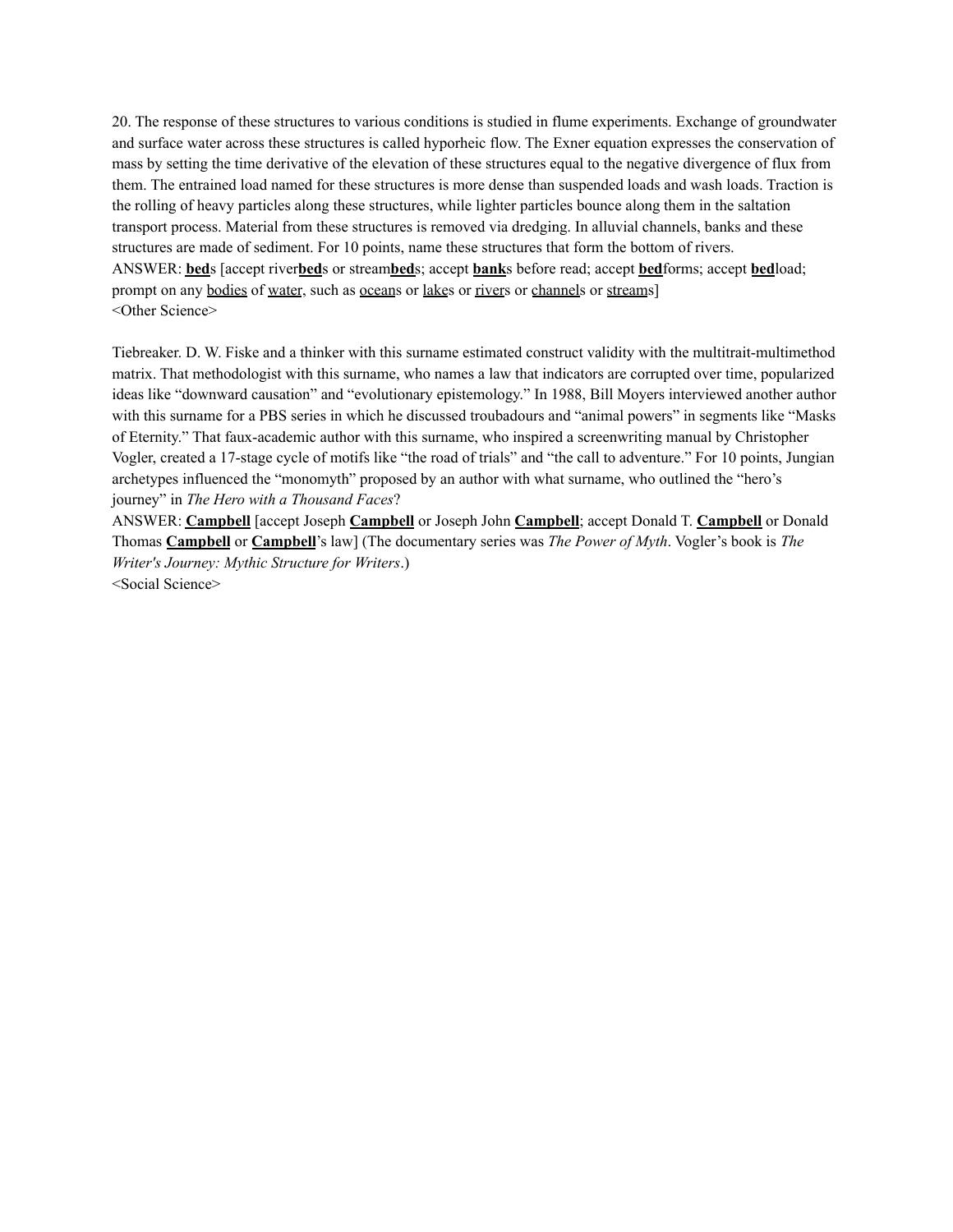#### BONUSES

1. These functions can be constructed from the Eisenstein series for every even weight above 2. For 10 points each: [10h] Name these functions that, in addition to being holomorphic on the upper-half plane and bounded on the positive imaginary axis, take inputs of the form (read slowly) "*a* tau plus *b*" all over "*c* tau plus *d*" (end read slowly) to outputs of the form (read slowly) "*c* tau plus *d*" all raised to the weight, all times *f* of tau.

ANSWER: **modular form**s [prompt on modular functions]

[10m] Curves described by this term were matched up to modular forms in Andrew Wiles's proof of Fermat's ("fer-mah's") Last Theorem. Carl Jacobi and Karl Weierstrass ("VAI-er-shtross") lend their names to two functions described by this term, which are defined to be meromorphic and doubly periodic.

ANSWER: **elliptic** [accept **elliptic** curves; accept **elliptic** functions; prompt on cubic curves]

[10e] Fermat's Last Theorem states that "*a* to the *n*" plus "*b* to the *n*" equals "*c* to the *n*" cannot be solved for n larger than this number. It is the smallest prime number.

ANSWER: **two**

<Other Science>

2. Milanese documents applied the pejorative term "Patarin" to both the Cathars and this church, whose *gost*, or guest, monastics followed the rule of Saint Basil. For 10 points each:

[10h] Name this schismatic church based in Mile, where Stanak assemblies elected

Kotromanić ("koh-troh-MAH-neech") rulers before Stephen Tomašević ("toh-mah-SHEH-veech") was killed in 1463. This church disappeared after accusations of Bogomilism and 15th-century Islamization.

ANSWER: **Bosnian** Church [or Church of **Bosnia**; or Crkva **bosanska**; or **Christianus** or **Christiani** or **Krstjani**n] [10e] In this modern-day country, followers of the Bosnian Church erected stećci tombstones in

Nikšić ("neek-sheech"). After the fall of Zeta, Serbian Orthodox Prince-Bishops resisted Ottoman control of this country, whose name means "black mountain."

ANSWER: **Montenegro** [or **Crna Gora**; or **Mali i zi**; accept Prince-Bishopric of **Montenegro** or Mitropolstvo **Crnogorsko**]

[10m] The fourth sultan of this name exiled the Jewish messiah claimant Sabbatai Zevi ("SHAH-beh-tye ts'VEE") to Ulcinj, Montenegro in 1673. Another sultan with this name created Pristina's Fatih mosque and besieged Belgrade, which Janos Hunyadi ("YAH-nohsh HOON-yah-dee") defended.

ANSWER: **Mehmed** [accept **Mehmed** II or **Mehmed** the Conqueror or **Meḥmed**-i s̱ānī or Fatih Sultan **Mehmed**; accept **Mehmed** IV or **Meḥmed**-i rābi or **Mehmed** the Hunter or Avcı **Mehmed**; accept **Mehmet** in place of "Mehmed"]

<European History>

3. The serial vandalizer Hans-Joachim Bohlmann used this weapon to damage three Albrecht Dürer paintings in 1988. For 10 points each:

[10h] Identify this weapon that a monk used to destroy Vasily Vereshchangin's unconventional interpretations of *The Holy Family* and *The Resurrection*.

ANSWER: **acid** [accept sulfuric **acid**]

[10e] This artist's painting *Danaë* was nearly destroyed with acid in 1985. Multiple vandals have damaged his painting *The Night Watch*.

ANSWER: **Rembrandt** [or **Rembrandt** van Rijn; or Rembrandt Harmenszoon **van Rijn**]

[10m] In 1914, suffragette Mary Richardson attacked this painting with a meat cleaver. This Diego Velázquez painting depicts a nude woman with her back to the viewer looking into a mirror held by Cupid.

ANSWER: *Rokeby Venus* [or *The Toilet of Venus*; or *Venus at her Mirror*; or *La Venus del espejo*] <Painting/Sculpture>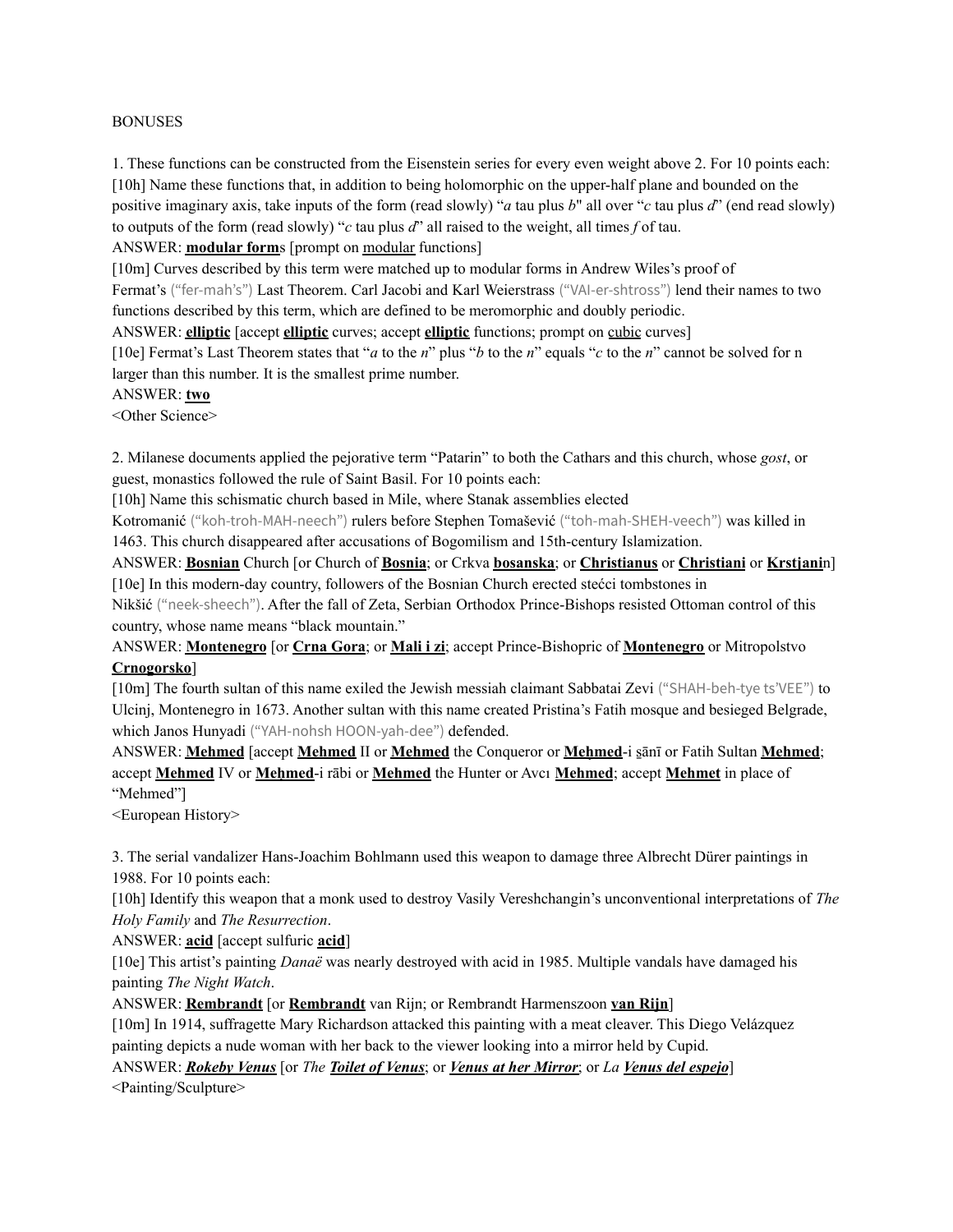4. Answer the following about *Sixty-Six Books,* a project to write one play for every book of the Bible, for 10 points each.

[10h] A Brooklyn-accented God, played by Catherine Tate, tweets, "People ask me how I came to be a global brand" in *Godblog*, a retelling of Genesis by this author. This author's most famous novel, in which a Pentecostal girl discovers that she is attracted to women, has chapters named after books of the Bible.

ANSWER: Jeanette **Winterson** (The unnamed novel is *Oranges Are Not the Only Fruit*)

[10m] For the project, this author wrote *The Goat at Midnight* based on the Epistle of Jude. This Canadian author wrote about Geryon ("GER-ee-uhn") in her verse novel *Autobiography of Red*.

## ANSWER: Anne **Carson**

[10e] Recent holders of this post who wrote for the project include Andrew Motion and Carol Ann Duffy. This honorary position appointed by the UK monarch has been held by John Masefield and Alfred, Lord Tennyson. ANSWER: **Poet Laureate** of the United Kingdom

<British Literature>

5. A group of people was chased away from this place by an evil dog spirit after they failed to heed the warnings of Luunpa. For 10 points each:

[10h] Name this place, where Lungkata stole a bird from a pair of hunters. Kuniya's nephew was murdered at this place, causing her to strike the head of a Liru during an enraged dance.

## ANSWER: **Uluru** ("OOH-loo-roo") [accept **Ayers Rock**]

[10e] The hunters used this phenomenon, stains from which remain visible on Uluru ("OOH-loo-roo") today, to take revenge for Lungkata's theft of their quarry. Prometheus stole this phenomenon for humanity.

ANSWER: bon**fire** [prompt on smoke]

[10m] The stories of Uluru ("OOH-loo-roo") told by the Anangu ("ah-NAHN-goo") people trace these paths, which navigate the origins of various landmarks. These pathways were taken across Australia by creator deities during the Dreamtime.

# ANSWER: **songline**s [or **dreaming track**s]

<Mythology>

6. Until 1962, the face of a member of the Rana family appeared in a sun on this country's flag, which is flown around mirrors to create the image of a pagoda's roof. For 10 points each:

[10e] Name this country whose uniquely non-quadrilateral national flag hangs over its capital of Kathmandu. ANSWER: **Nepal** [or Federal Democratic Republic of **Nepal** or Saṅghīya Loktāntrik Gaṇatantra **Nepāl**]

[10m] The Nepalese flag may have been inspired by the Hindu saffron flag, which is called the Jaratanka and flown by the Shiv Sena political party in this Indian state. Dabbawalas deliver lunch to this state's capital, which is home to the majority of Parsis.

ANSWER: **Maharashtra** ("muh-hah-RAHSH-truh") [prompt on MH; prompt on Maha]

[10h] An emirate based in this city had a non-quadrilateral flag depicting a yellow hand below a crescent moon. This majority-Tajik city contains the Lyab-i Hauz and Kalyan Minaret and names the Jewish diaspora in Central Asia. ANSWER: **Bukhara**, Uzbekistan [or **Bokhara** or **Buxoro**; accept **Bukhara**n Jews or Yahudiyoni **Bukhoro**] <Geography>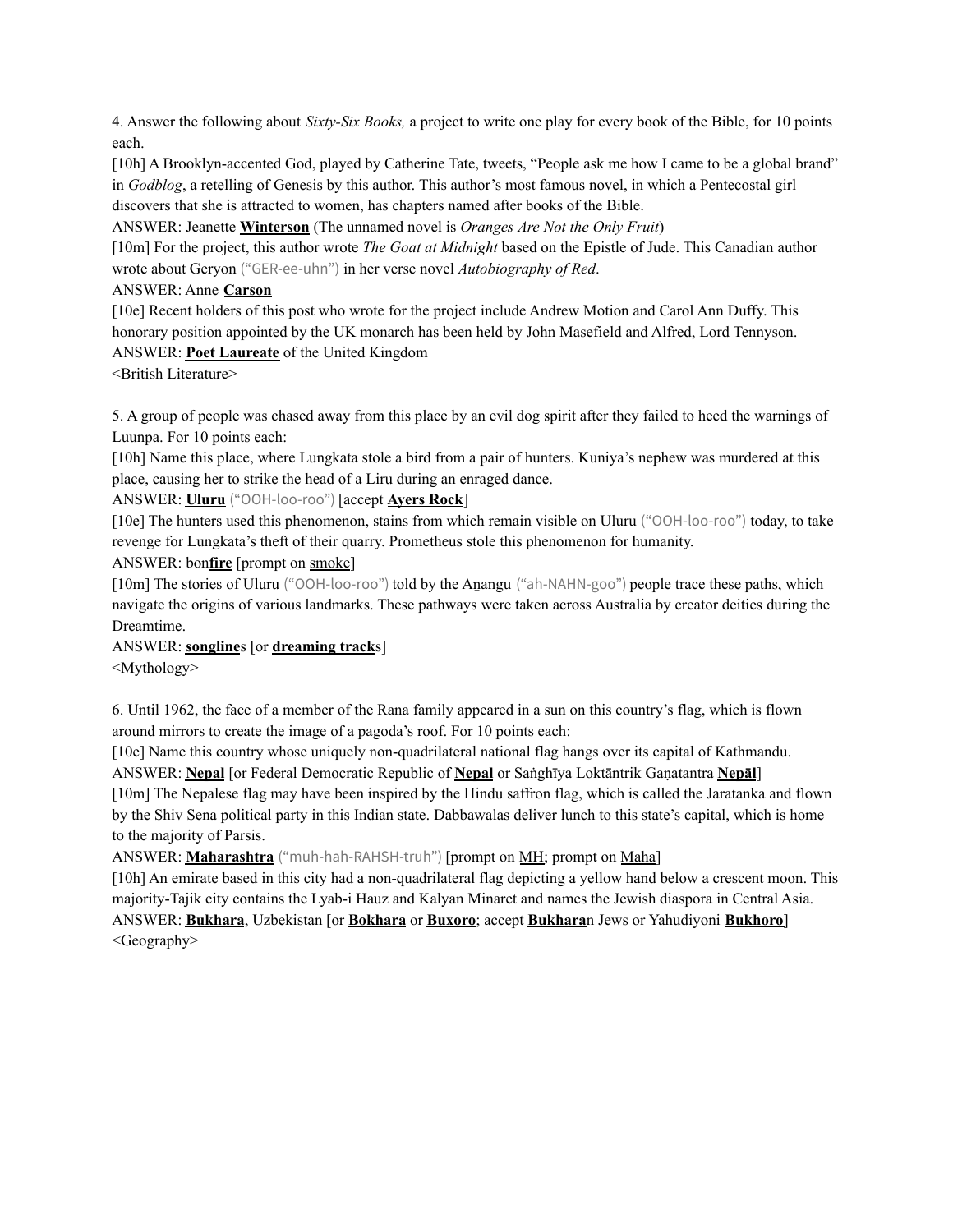7. In *Africa's Discovery of Europe*, David Northrup notes that, from 1750 to 1807, Africans bought over 20 million of these "triangular trade" manufactured goods, which were typically Dutch on the "Slave Coast." For 10 points each:

[10m] Name these products that included "Danes" and Belgian-made "lazarinas" traded by the Ovimbundu. Wadai and Gonja slave raids drove cyclical demand for these items, which later included a type named for Hiram Maxim used in Matabeleland.

ANSWER: **gun**s [or **firearm**s; accept specific types like **rifle**s or machine **gun**s Maxim **gun**s or Angola **musket**s or **pistol**s or **flintlock**s; prompt on weapons or arms or equivalents] (Lazarinas were originally Portuguese, but Belgian imitators displaced the real thing. The British used the Maxim gun in the First Matabele War.)

[10e] Kenneth Dike argued that the Aro, unlike other Igbo ("EE-boh"), monopolized this river's gun trade. The Ogoni, Urhobo, and Itsekiri founded numerous kingdoms in the delta of this longest West African river, nicknamed the "Oil Rivers."

ANSWER: **Niger** ("nee-ZHAIR") River [accept **Niger** Delta] (The name "Oil Rivers" referred to palm oil before petroleum.)

[10h] This Niger Delta ethnic group's Kingdom of Opobo acculturated the Igbo ("EE-boh") palm oil baron King Jaja. Cheap muskets were named for this people's slave-trading coastal kingdoms of New Kalabari and Grand Bonny.

ANSWER: **Ijaw** people [or **Ịjọ** or **Izon**; accept **Ibani** or **Kirike** or **Okrika**] <World History>

8. This man tells his wife Julie that to "know one another" "we'd have to crack open our skulls and drag each other's thoughts out by the tails." For 10 points each:

[10h] Name this man, whose *Case* titles a Stanislawa Przybyszewska ("p'shih-bih-SHEF-skah") play. This man calls his former ally "disgustingly virtuous" and argues that Christ was only a refined Epicurean in a play titled for his "death."

ANSWER: Georges **Danton** ("dahn-TAWN") [accept *Danton's Death* or *Dantons Tod*; accept *The Danton Case*] [10e] Georg Büchner's play *Danton's Death* depicts Danton and Robespierre clashing during this uprising, the setting of Anatole France's *The Gods are Athirst* and Baroness Emma Orczy's *The Scarlet Pimpernel.* ANSWER: **French Revolution** [or **Révolution française**; accept more specific answers, such as the **Reign of**

**Terror**; prompt on Revolution]

[10m] A title character of this Peter Weiss play directs a play about the other title character's assassination during the French Revolution. Coulmier supervises the second title character of this play in Charenton asylum.

ANSWER: *Marat / Sade* [or *The Persecution and Assassination of Jean-Paul Marat as Performed by the Inmates of* the Asylum of Charenton Under the Direction of the Marquis de Sade or Die Verfolgung und Ermordung Jean Paul *Marats dargestellt durch die Schauspielgruppe des Hospizes zu Charenton unter Anleitung des Herrn de Sade*] <European Literature>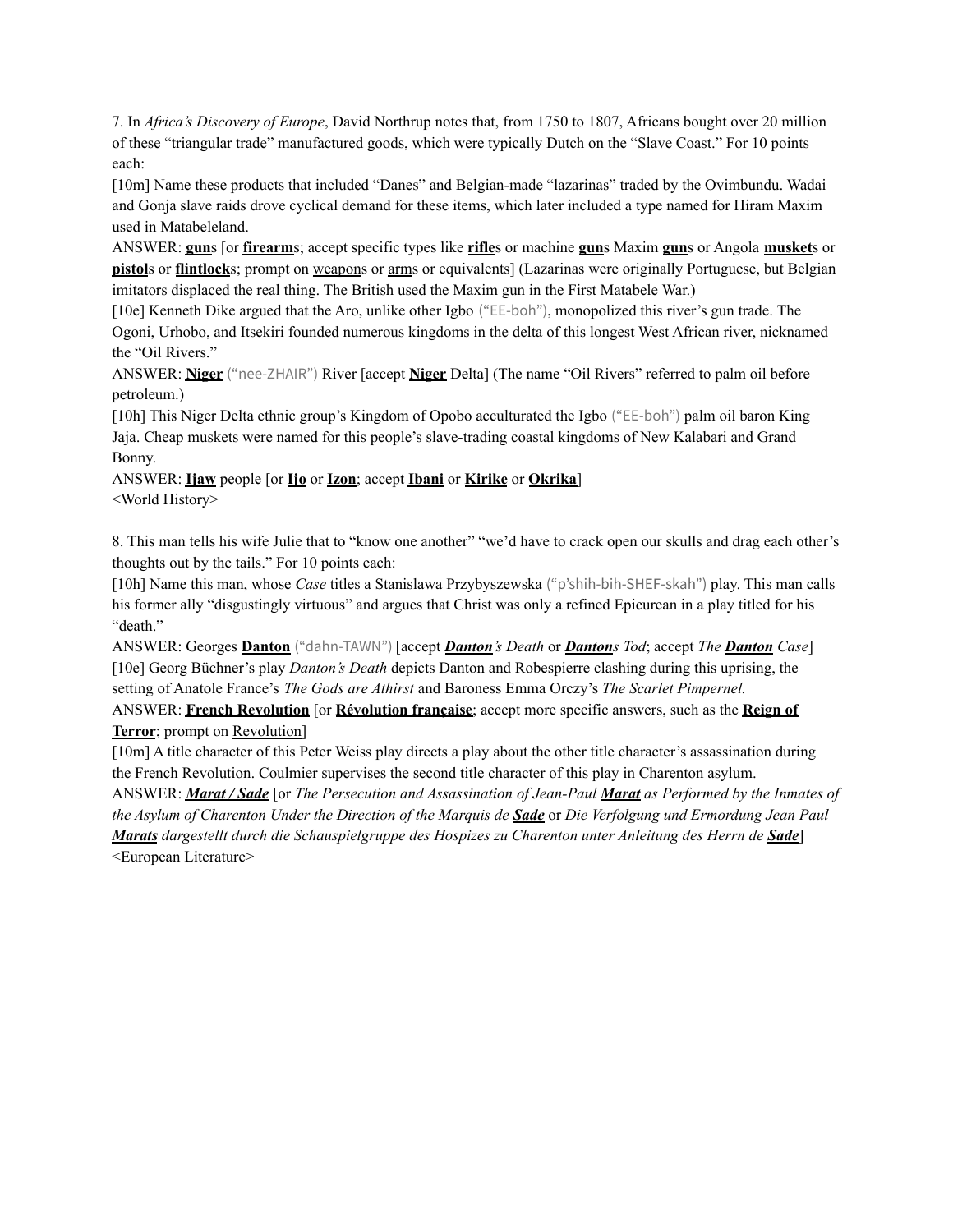9. The first law of thermodynamics states that the change in internal energy equals the amount of this quantity supplied to the system minus the work done by the system. For 10 points each:

[10e] Identify this quantity, a form of energy that changes the temperature of a system. It is denoted capital Q. ANSWER: **heat**

[10h] The infinitesimal dQ is this type of mathematical object because the heat added to a system is path dependent. This type of mathematical object is formed from a function whose mixed second partials are (emphasize) *not* equal.

ANSWER: **inexact differential** [accept **imperfect differential**; prompt on differential]

[10m] Unlike heat and work, infinitesimals of this type of function are exact differentials. Temperature, entropy, and pressure are examples of this type of function that only depends on the current system configuration.

ANSWER: **state** functions [or functions of **state**]

<Physics>

10. The *Lotus Sutra* uses a compound of this noun and the prefix "Eka" to describe the "one path" to which discipleship, solitary Buddhahood, and Bodhisattva-hood lead. For 10 points each:

[10e] Identify this Sanskrit and Pali word usually translated as "vehicle." A deprecated term classified the Theravāda tradition as "lesser" through the prefix "hīna" attached to this word, in contrast to the greater, or "mahā," tradition. ANSWER: **yāna**s [accept Mahā**yāna**; accept Hīna**yāna**, accept Eka**yāna**]

[10h] This Mahāyāna school's fifth patriarch, Zōngmì, modified its tier list of yānas to put the Ekayāna teachings above its own. This school takes its name from a sutra that discusses "interpenetration" and is named for an object that represents the "crowning glory of perfect understanding."

ANSWER: **Huáyán** School [or **Avataṃsaka** school; accept *Flower Garland Sūtra*] (The sūtra is the *Avataṃsaka Sūtra*.)

[10m] The Navayāna, or "new vehicle," reinterpretation was created by this man, who prescribed 22 vows. This Engaged Buddhist led hundreds of thousands of Dalits in converting to Buddhism in Nagpur in 1956.

ANSWER: B.R. **Ambedkar** [or Bhimrao Ramji **Ambedkar**]

<Religion>

11. These models underlie protein databases like TIGRFAMs ("tiger-fams") and Pfam ("P-fam") since they are used by the HMMER ("hammer") suite of programs to build homology profiles for genome annotation. For 10 points each:

[10m] Name these models used by Julian Gough to build the Superfamily protein structure library from seed sequences. These stochastic models, which can model transition probabilities between ecosystem states, have "hidden" state paths.

ANSWER: hidden **Markov** models [or H**MM**s; accept **Markov** property or **Markov** assumption; accept **Markov** chains]

[10h] The metagenomics platform anvi'o uses hidden Markov models to scan for genes in a database generated from contigs assembled with these graphs by Megahit. A sequence's k-mers form the edges of these directed multigraphs named for a Dutch mathematician.

ANSWER: **de Bruijn** ("duh brown") graphs [accept **A-Bruijn** graphs; accept Nicolaas Govert **de Bruijn**] [10e] The DRIMM-Synteny algorithm uses modified "A-Bruijn" graphs to detect conserved, collinear loci despite short tandem repeats; like RFLPs, such repeats are used in these tests of kinship with forensic applications.

ANSWER: **paternity** tests [accept **maternity** tests or **parentage** tests; prompt on DNA testing or genetic testing or similar]

<Biology>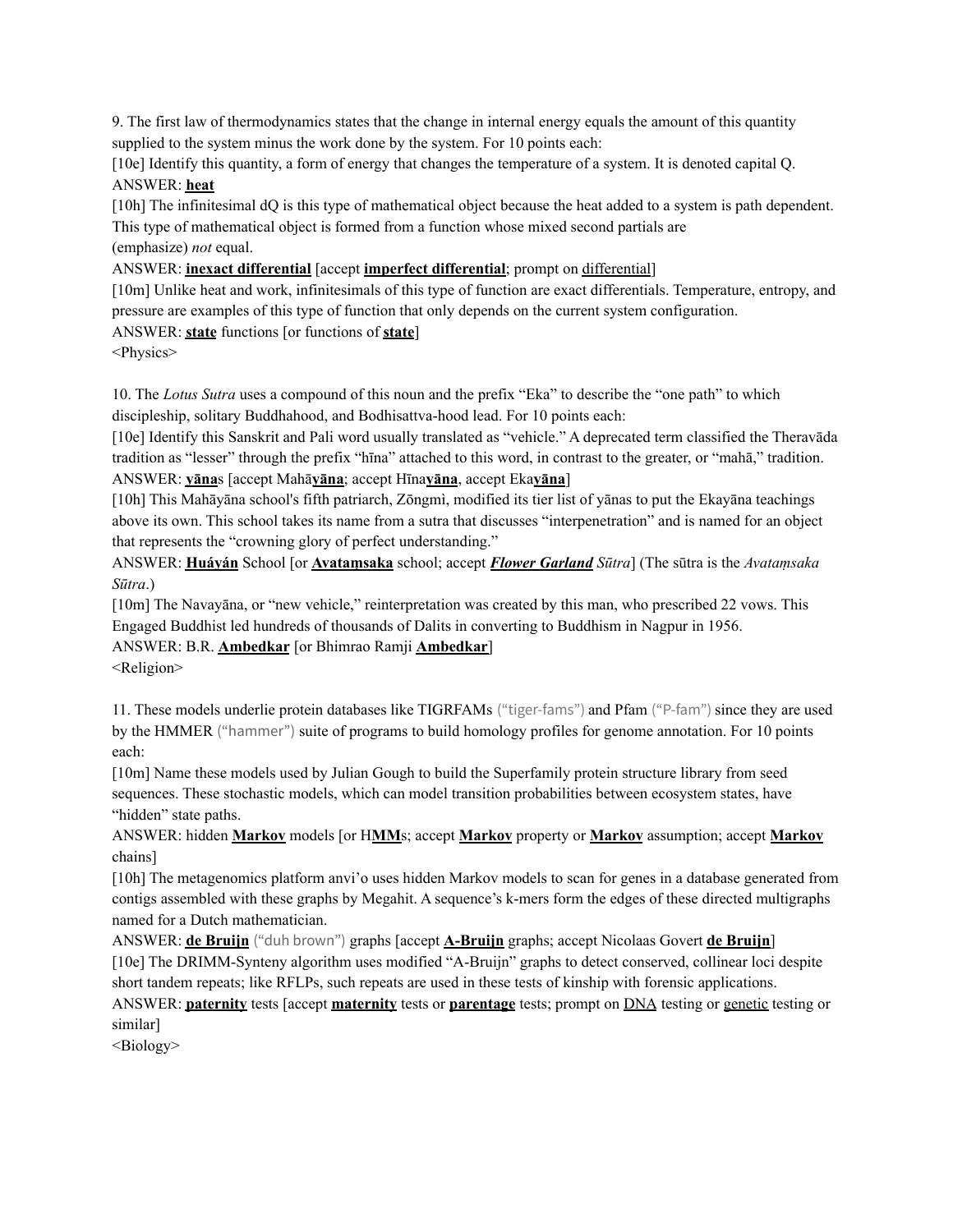12. The business psychologist Robert B. Cialdini formulated several compliance techniques for manipulating others in social situations in *Influence: The Psychology of Persuasion*. For 10 points each:

[10e] Cialdini studied salesmen of these items, who may use the low-ball technique. George Akerlof's "The Market for Lemons" examines how information asymmetry leads to adverse selection of these items at their used dealerships.

ANSWER: used **car**s [or **auto**mobiles; or motor **vehicle**s; accept specific kinds of car; accept used **car** salesmen or used **car** dealerships]

[10m] Cialdini argued that a "rule" based on this social norm is "overpowering." This norm names a type of altruism formulated by Robert Trivers, which led Axelrod & Hamilton to prove that tit-for-tat is an evolutionary stable strategy.

ANSWER: **reciprocity** [or word forms like **reciprocation** or **reciprocating**; accept **reciprocal** altruism; accept norm of **reciprocity** or **reciprocity** rule; prompt on obligation; prompt on cooperation or similar; prompt on give-and-take]

[10h] Cialdini built on foot-in-the-door to develop this opposite compliance method, which entails making a ridiculous initial request so the true goal sounds more reasonable. For example, if you want a pet iguana, you could first ask your mom for a Komodo dragon.

## ANSWER: **door-in-the-face** [or **DITF**; or **rejection-then-moderation**]

<Social Science>

13. Answer the following about contributions made by Asian-Americans to the LGBT rights movement, for 10 points each.

[10e] The Daughters of Bilitis grew out of a social club organized by the Filipina immigrant Rosalie Bamberger as an alternative to these locations. The Stonewall riots began in one of these locations operated by the Mafia. ANSWER: gay **bar**s [accept lesbian **bar**s; accept gay **tavern**s or lesbian **tavern**s; prompt on inns by asking "the Stonewall Inn was what type of location?"]

[10h] Kiyoshi Kuromiya founded a branch of the Gay Liberation Front in this city, where the Janus Society was founded. This city's mayor John Street was sued after forcing a Boy Scouts council to admit gay leaders. ANSWER **Philadelphia**, Pennsylvania

[10m] The *Trikone* organization, founded for LGBT Desis, uses a modified form of this symbol as its logo. This symbol has been reclaimed by LGBT rights activists after initially being used by Nazi Germany to target gay men. ANSWER: **pink triangle**s [accept upside-down **pink triangle**s or inverted **pink triangle**s; prompt on triangles] <American History>

14. Harvard University Press now publishes the Loeb Classical Library that was first published by this company. For 10 points each:

[10h] Identify this British publisher whose educational wing printed Leon Comber's Writing in Asia Series and James Currey's Caribbean Writers Series. Both were modeled on this publisher's African Writers Series. ANSWER: **Heinemann** [or William **Heinemann** Ltd.]

[10m] In 1994, this author was appointed as editorial advisor to the Heinemann African Writers Series. This Zanzibar-born author of *By the Sea* and *Paradise* won the 2021 Nobel Prize in Literature.

ANSWER: Abdulrazak **Gurnah**

[10e] The series published this author's short story collection *Some Monday for Sure* in 1976. This South African author is better known for novels such as *The Conservationist* and *July's People*.

ANSWER: Nadine **Gordimer**

<World Literature>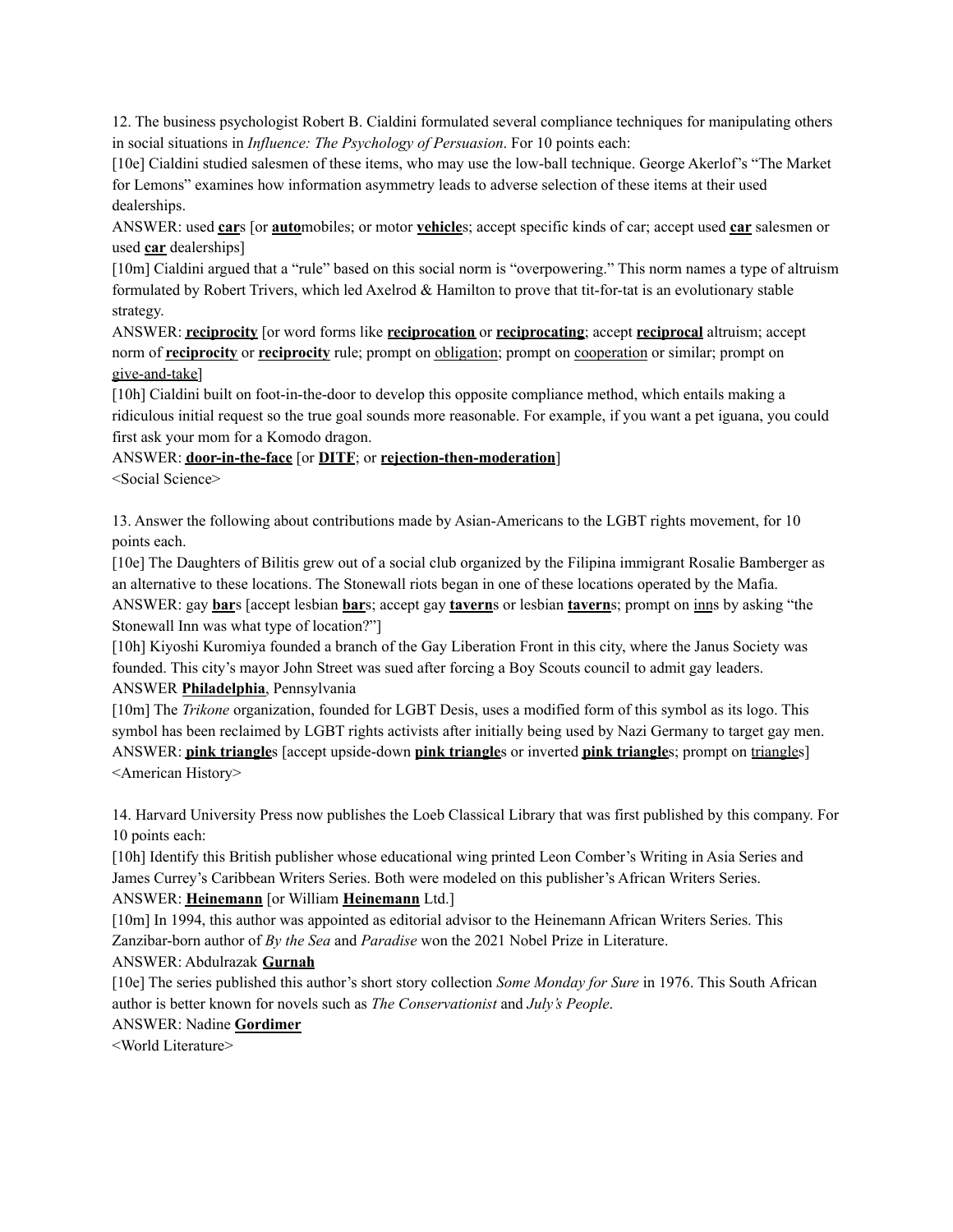15. This composer narrated the classical portion of the "Carousel of American Music," as recorded in the National Recording Registry. For 10 points each:

[10h] Name this "Dean of American Music" whose opera *The King's Henchman* features a libretto by Edna St. Vincent Millay. This man names a music writing award given by ASCAP, but is perhaps best remembered as the Master of Ceremonies for Disney's *Fantasia*.

ANSWER: Deems **Taylor** [or Joseph Deems **Taylor**; accept ASCAP Deems **Taylor** Awards]

[10e] *Fantasia* was the first commercial film with this type of audio that is usually contrasted with mono sound. "Surround sound" systems further its use of two channels to mimic audio coming from multiple directions. ANSWER: **stereo** sound [or **stereo**phonic sound]

[10m] An early public demonstration of stereo sound took place at this venue in 1940. This venue was the site of an acclaimed 1938 performance by Benny Goodman that included an iconic 12-minute performance of "Sing, Sing, Sing."

ANSWER: **Carnegie** Hall

<Other Fine Arts>

16. A ruler of this dynasty supposedly lounged in an alcohol-filled pool overlooked by tree branches made of meat. For 10 points each:

[10e] Name this dynasty whose last emperor committed suicide after a defeat to Wŭ of Zhōu ("joh") after the Battle of Mùyĕ ("moo-YEH"). This first Chinese dynasty supported by archaeological evidence followed the semi-legendary Xià ("sh'YAH") Dynasty.

ANSWER: **Shāng** ("shong") dynasty [or **Yīn** dynasty] (Zhòu of Shāng lounged in the alcohol-filled pool.) [10m] Much of the archaeological evidence for the Shāng dynasty comes from the city of Yīnxū, where the oldest examples of the Chinese script were discovered on these objects.

ANSWER: **<u>oracle bone</u>s** [or **jiǎgǔ**; prompt on <u>bone</u>s; prompt on ox scapulae; prompt on turtle shells or turtle plastrons]

[10h] After the Battle of Mùyĕ, Zhòu of Shāng committed suicide by burning himself in a pavillion named after this type of animal. Qín ("cheen") official Zhào Gāo ("jow gow") supposedly coined an idiom about pointing to this type of animal and calling it a horse.

ANSWER: **deer** [accept **Deer** Terrace Pavilion or **Lù**tái; accept "point to a **deer** and call it a horse" or "zhǐ **lù** wéi mǎ"]

<Other History>

17. In this play, the protagonist's mother asks if love will clothe her when the two are discussing a proposal. For 10 points each:

[10h] Name this play whose protagonist, Helen, accepts that proposal and has an affair with a man who tells her about committing murder in Mexico. Helen eventually murders her husband Mr. Jones to "be free" in this Sophie Treadwell play.

## ANSWER: *Machinal*

[10m] In another play titled for machines, Elmer Rice's *The Adding Machine*, Mr. Zero undergoes one of these events attended by former dinner party guests. Henry Drummond participates in one of these events in a play by Jerome Lawrence and Robert E. Lee.

ANSWER: courtroom **trial** ( Lawrence and Lee wrote *Inherit the Wind*.)

[10e] Machines were first labeled "robots" in this Czech author's play *R.U.R.* 

ANSWER: Karel **Čapek** ("CHAH-peck")

<American Literature>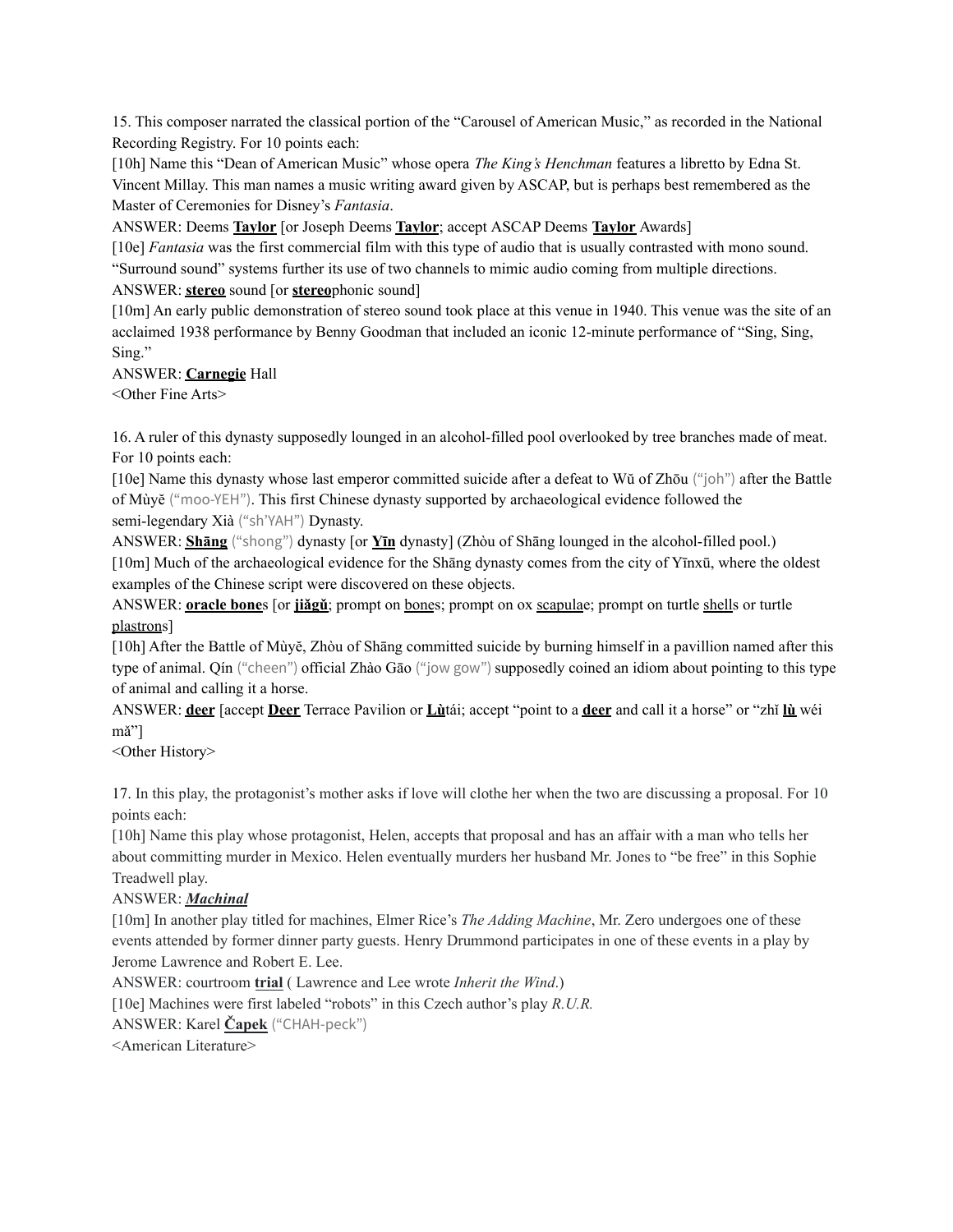18. Peter Chaadayev wrote a series of works known by this title whose criticism of Russian literature and culture sparked the anti-Western "return to the soil" movement. For 10 points each:

[10h] Identify this title that is also the most common English translation of a collection that discusses the Quakers, Isaac Newton, and the trial of Charles I, which the author compares favorably to the outright murder of Henry III.

## ANSWER: *Philosophical Letters* [or *Lettres philosophiques;* accept *Letters Concerning the English Nation* or *Letters on the English*; accept *Letters on England*]

[10e] This thinker, who attacked Maupertuis ("moh-pair-TWEE") in his "Diatribe of Doctor Akakia," wrote the *Philosophical Letters.* He is better known for his fiction, such as *Zadig* and *Candide*.

## ANSWER: **Voltaire** [or François-Marie **Arouet**]

[10m] The twelfth of Voltaire's *Philosophical Letters* praises this "father of experimental philosophy." This philosopher identified four "idols" of the cave, marketplace, theater, and tribe that cause errors in clear thinking in his major 1620 text.

ANSWER: Francis **Bacon** [or Francis Bacon, 1st Viscount **St Alban**; accept Lord **Verulam**] (The text is the *Novum Organum*.)

<Philosophy>

19. Answer the following about homologation reactions, for 10 points each.

[10m] Homologation reactions generally extend a carbon chain by adding one of these groups, which share their name with the simplest carbene ("car-bean"). When these functional groups are between two carbon atoms, they are called "bridges."

ANSWER: **methylene** group [or **methylene** bridges; prompt on CH<sub>2</sub>]

[10e] Aryl ketones are converted to this functional group through the addition of potassium

*tert*-butoxide ("turt-b'yoot-oxide") in the Seyferth homologation. Lindlar's catalyst partially hydrogenates this functional group's triple bond.

ANSWER: **alkyne**s ("AL-kines") [reject "alkanes" or "alkenes"]

[10h] This homologation reaction can produce beta-amino acids through a crucial intermediary step in which a diazoketone is rearranged to form a ketene, typically with a silver (I) ("one") oxide catalyst.

ANSWER: **Arndt–Eistert** homologation

<Chemistry>

20. The modern "squiggly line" form of one of these symbols may have evolved from an L-shaped "semiminima" predecessor found in Baroque-era manuscripts. For 10 points each:

[10e] Name these musical symbols that indicate that a musician should not play for a given amount of time. The "whole" one of these symbols is a rectangle that sits just below the fourth staff line.

ANSWER: musical **rest**s [accept quarter **rest** or whole **rest**]

[10h] Either four or six whole rests are equivalent to this rest used in early music, sometimes known as a quadruple whole rest. This rest is notated with a vertical black rectangle.

## ANSWER: **longa** rest [or **longae** or **longe**; accept **long** rest]

[10m] Composers also call for silence in scores by using one of these features typically notated with a pair of oblique lines. This feature, which is named from the Latin for "cut," is placed between notes or measures, unlike a fermata ("fur-MAH-tuh").

ANSWER: **caesura** ("suh-ZHUR-uh") [or **caesuras** or **caesurae** or **cæsura** or **cesura**] <Classical Music>